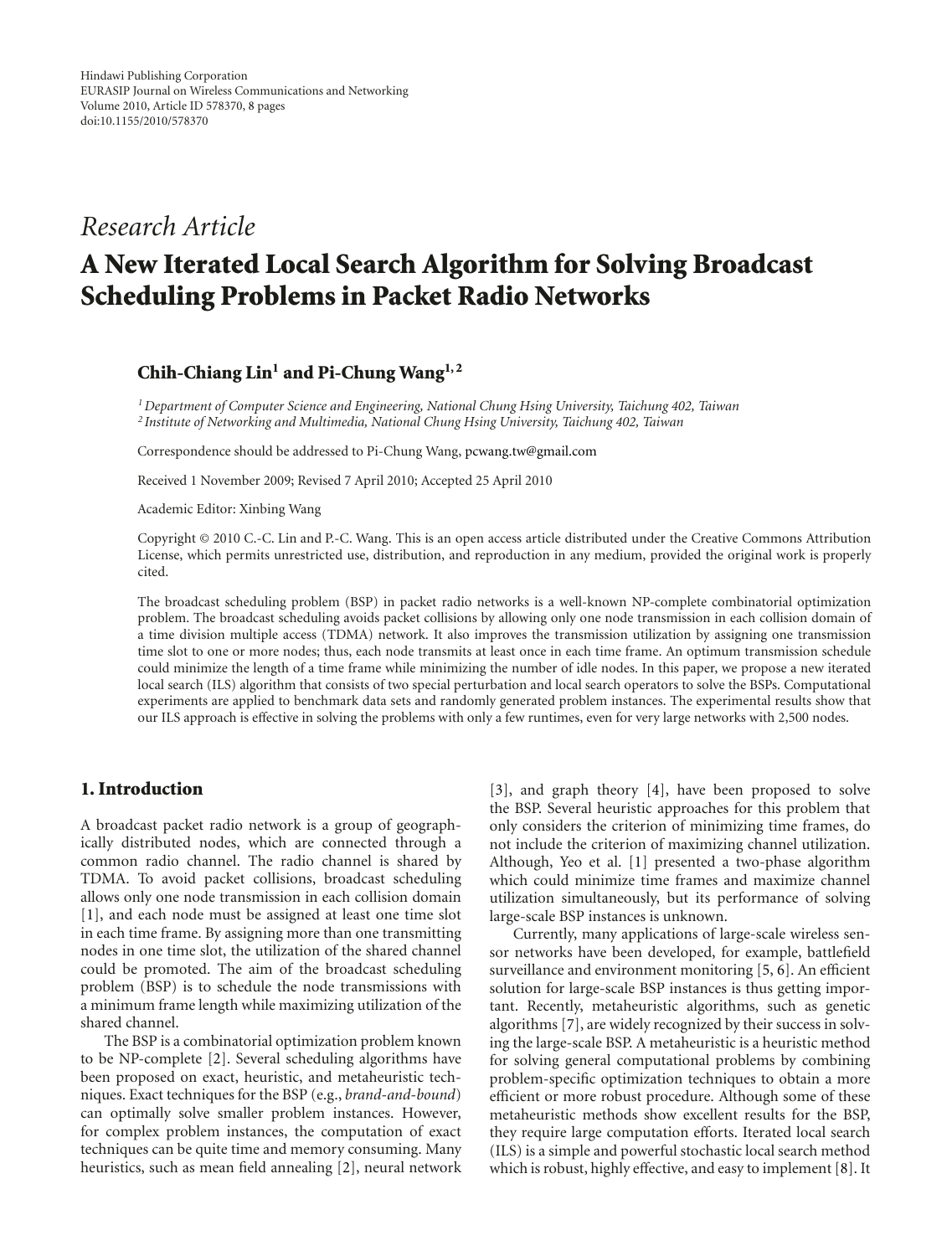has been successfully applied to solve the *traveling salesman problem* [9], the *quadratic assignment problem* [10] and the *permutation flowshop problem* [11].

In this paper, we propose an efficient ILS algorithm for the BSP to minimize the length of TDMA time frame while maximizing the number of transmitting nodes in a time frame. Our algorithm is effective and efficient regardless of the network sizes. Our experiments show that the new scheme can solve large problem instances with 2,500 nodes. The numerical results have also demonstrated that our scheme not only optimizes broadcast scheduling but also significantly reduces computation time.

The organization of this paper is as follows. The next section describes the broadcast scheduling problem in a TDMA packet radio network. In Section 3, we describe the ILS algorithm. Section 4 presents our proposed ILS algorithm for the BSP. Performance analysis is given in Section 5. Conclusions are presented in Section 6.

#### **2. The Broadcast Scheduling Problem**

The broadcast scheduling problem can be represented by a graph,  $G = (V, E)$ , where  $V = \{v_1, v_2, \dots, v_n\}$  denotes the set of network nodes, and  $E = \{e_1, e_2, \ldots, e_n\}$  denotes the set of transmission links. If there exists an edge between two nodes *i* and *j* in *V*, the two nodes *i* and *j* are one-hop apart and can receive the transmitted packet from each other. If they transmit packets at the same slot, a direct collision occurs. In another case, nodes *i* and *j* are two-hop apart. If both nodes transmit packets to their intermediate node at the same time slot, a hidden terminal collision occurs.

The BSP aims at finding a TDMA time frame, where each node cannot transmit and receive packets or receive more than one packet in the same time slot, to avoid direct and hidden terminal collision. In addition, each node should be scheduled to transmit at least once in a time frame.

To avoid both direct and hidden terminal collisions, an intuitive solution for the BSP is assigning one time slot to each node; however, such solution may not be suitable for a large-scale network. To improve the efficiency, a broadcast scheduling should maximize the number of transmitted nodes at the same slot. For each node, we define the node utilization as the ratio of the number of transmission slots to the frame length. The overall channel utilization is defined as the average node utilization (i.e., average number of pernode transmission slots to the frame length). Therefore, a time frame with a shorter frame length and higher channel utilization always has better transmission efficiency.

We can estimate the minimum required frame length by defining the maximum degree of a vertex in *V* and denoting this as *D.* The tight lower bound for a frame length is equal to  $D + 1$  [1]. Therefore, there are at least  $2^{N(D+1)}$  schedule configurations, where *N* denotes the number of nodes in the network. An exhaustive search for the optimal schedules is prohibitive when *D* and *N* get larger. Thus, the BSP is an NPcomplete combinatorial optimization problem, and there is no algorithm to find the optimal solution in a polynomial

**PROCEDURE** *IteratedLocalSearch*()  $s_0 \leftarrow$  GenerateInitialSolution()  $s \leftarrow$  LocalSearch( $s_0$ ) **WHILE** termination conditions not met **DO**  $s' \leftarrow$  Perturbation(*s*) *<sup>s</sup>* <sup>←</sup> LocalSearch(*s* ) *<sup>s</sup>* <sup>←</sup> AcceptanceCriterion(*s*,*s*) **END WHILE**

Algorithm 1: Pseudocode of an iterated local search algorithm.

time. We need a heuristic algorithm to find a suboptimal solution.

### **3. The Framework of an Iterated Local Search Algorithm**

ILS is an effective metaheuristic to solve the combinatorial optimization problem. It is also simple and easy to implement [8]. It consists of four basic operators. The first operator "*GenerateInitialSolution*" generates an initial solution *s*0. The second operator "*Perturbation*" reconstructs the current solution *s* and results in some intermediate solution *s .* The third operator "*LocalSearch*" improves *s* to another local optimum solution *s.* The last operator "*AcceptanceCriterion*" decides which solution is applied for the next perturbation step. The termination conditions could be a maximum number of iterations, maximum runtime, or the maximum number of iterations without improvement. Algorithm 1 shows the pseudocode of an ILS algorithm.

Search intensification and diversification are two key strategies that determine the behavior of a metaheuristic [12]. Whereas search intensification applies a local search operator until a local optimum is reached, search diversification utilizes the perturbation operator to leave the current local optimum and explore different solution spaces. The acceptance criterion operator is between intensification and diversification of the search. When the best found solutions are always applied to the perturbation for promoting search intensification, accepting new solutions with a predefined probability usually improves search diversification. Both search intensification and diversification are considered in the operators of our ILS algorithm.

#### **4. Our Iterated Local Search Operators**

In this section, we introduce the operators of our iterated local search approach based on the framework of the ILS algorithm. Our initial operator generates an initial solution by using random permutation of *n* nodes and the *next-fit* algorithm. We first create a random permutation *π*. Next, we add a node  $\pi$ <sub>i</sub> to the first time slot *S* of an empty broadcast scheduling time frame  $F$ , where  $\pi_i$  is the *i*th nodes in the permuted node list. If the node insertion for time slot *S* does not cause any collisions between node transmissions, then we store the current result in the temporary schedule *S'* and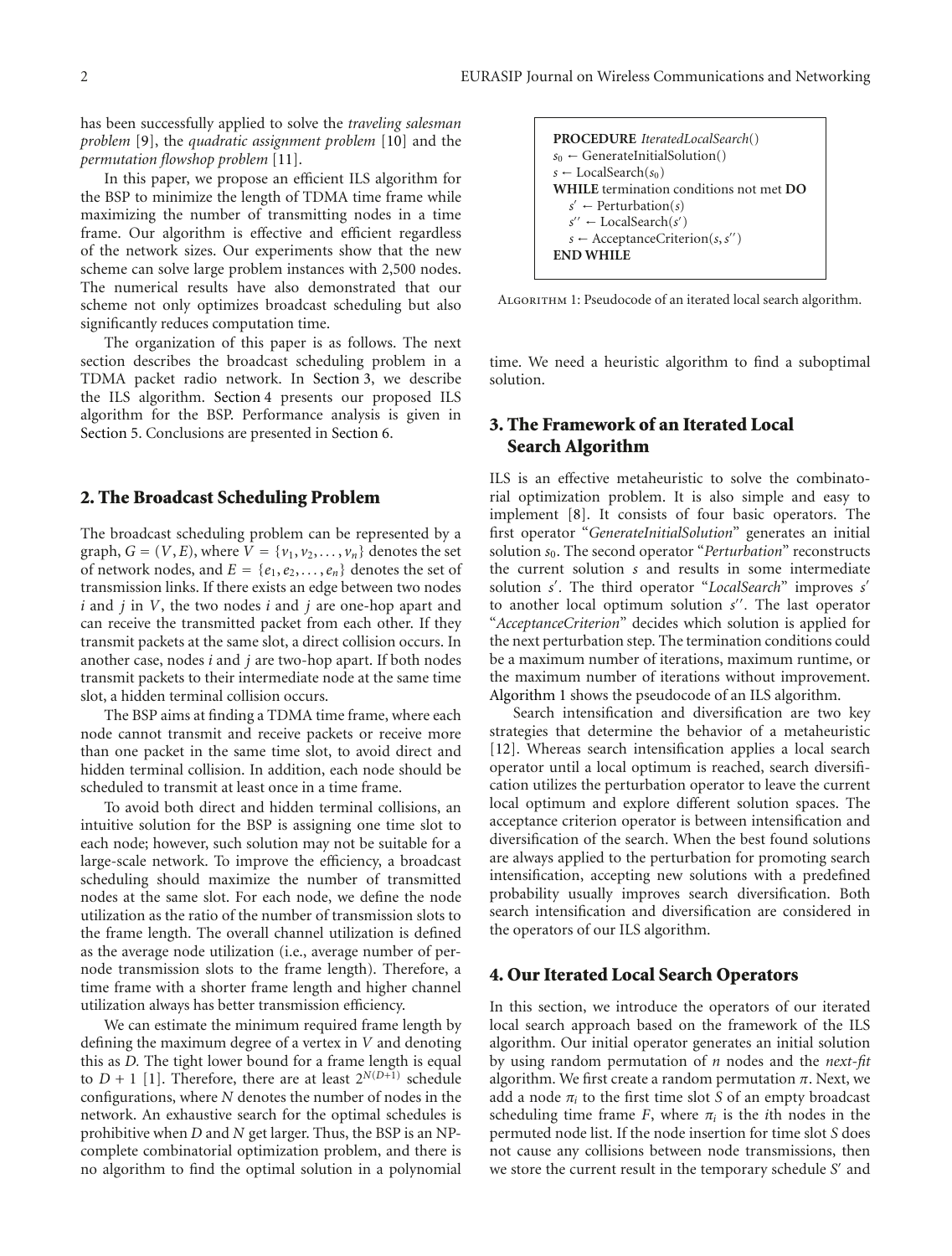**Variables and functions** *F*: The TDMA time frame *S and S* : The Time slot *n*: The number of nodes *π*: Fill permutation of nodes AddNode(*i*): Add node *i* to *S* Check(*S*): Boolean function for checking that the time slot *S* is not interference, if no interference then retrun true, otherwise false. AddTimeSlot(*S*): Add time slot *S* to TDMA time frame *F* **PROCEDURE** *GenerateInitialSolution*() *F* ←  $φ$ , *S* ←  $φ$ , *S'* ←  $φ$ *<sup>π</sup>* <sup>←</sup> RandomGeneratePermutation() **FOR** *<sup>i</sup>* <sup>←</sup> <sup>1</sup> **TO** *<sup>n</sup>*  $S \leftarrow AddNode(\pi_i)$ **IF** Check(*S*) is *not interference* **THEN**  $S' \leftarrow S$ **ELSE**  $F \leftarrow \text{AddTimeSlot}(S')$ *<sup>S</sup>*<sup>←</sup> *<sup>φ</sup>*  $S \leftarrow AddNode(\pi_i)$ **END IF NEXT** *i*  $F \leftarrow \text{AddTimeSlot}(S)$ **RETURN** *F*

ALGORITHM 2: Pseudocode of the proposed operator of initial solution generation.

insert next node  $\pi_{i+1}$  to *S*. Otherwise, we add a new time slot *S* to the frame and repeat the above steps. This procedure is repeated until all nodes are inserted into the broadcast schedule *F*. The pseudocode of the proposed initial operator is listed as follows.

The perturbation operator attempts to produce new solutions by using a three-phase operation, which includes reducing, increasing or maintaining a time slot. The reducing phase is applied to *F* by randomly removing a time slot *S*. The reason for removing the time slot *S* is to reduce the frame length of *F*. As a result, there might be remaining nodes that have not been scheduled after moving the time slot *S*. These unscheduled nodes are then inserted into a temporary time slot *S'*. Next, the increasing phase attempts to increase channel utilization by inserting the nodes of the time slot *S* into a randomly selected time slot without causing any collisions. If a successfully inserted node also exists in the time slot *S* , then it is removed from *S .* Finally, the remaining phase considers the unscheduled nodes in the time slot *S .* If *S* is not empty, then *S* is appended to the time frame *F*. The perturbation procedure is listed in Algorithm 3.

The local search operator uses a straightforward approach to further reduce the time frame length by merging the redundant transmitting nodes from different time slots. In the operation of the proposed perturbation operator, the increasing phase improves channel utilization by increasing the number of transmitting nodes, thereby resulting in some redundant time slots in *F.* Therefore, we compare any two time slots in *F.* If the transmitting nodes in one time slot is

```
Variables and functions
V: The set of all nodes, where |V| denotes the
number of all nodes.
S: The nodes in time slot S, where |S| denotes the
number of nodes in slot S.
CollectNodes(F): Collect nodes in the TDMA
time frame F.
GetNode(S, i): Get ith node in time slot S.
RemoveNode(i): Remove ith node in time slot S.
AddRemainNode(S): Add nodes in the time slot S to
TDMA time frame F.
PROCEDURE Perturbation(F)
//reducing phase:
S ← RandomRemoveOneOfTimeSlots(F)
N \leftarrow CollectNodes(F)
S' \leftarrow \phiFOR i - 1 TO |S|n \leftarrow GetNode(S, i)
  IF n \notin N THEN
     S' \leftarrow \text{AddNode}(n)END IF
NEXT i
//increasing phase:
FOR i \leftarrow 1 TO |V|n \leftarrow GetNode(V, i)
  IF n \notin S'' THEN
     S'' \leftarrow \text{AddNode}(n)IF Check(S) is interference THEN
        S ← RemoveNode(n)
     ELSE
        IF n \in S' THEN
           S' \leftarrow RemoveNode(n)
        END IF
     END IF
  END IF
NEXT i
//remaining phase:
IF S does not equal φ THEN
   F \leftarrow \text{AddRemainNode}(S')END IF
```
ALGORITHM 3: Pseudocode of our perturbation operator.

equivalent to or a subset of those in another time slot, then the time slot with more transmitting nodes is reserved and the other time slot is removed. In the local search operator, we attempt to minimize TDMA time frame length first. In other words, the local search operator always accepts a new solution with a shorter time frame. In the case that a new time frame has the same length as previous time frame, the new time frame is accepted only when the channel utilization is improved. The procedure of our local search is shown in Algorithm 4.

In our algorithm, we use the termination condition that limits the maximum number of iterations. Our perturbation operator can improve the search diversification by generating new solutions. Our local search operator further reduces the length of a time frame to improve the search intensification. Moreover, the acceptance criterion of new solutions in the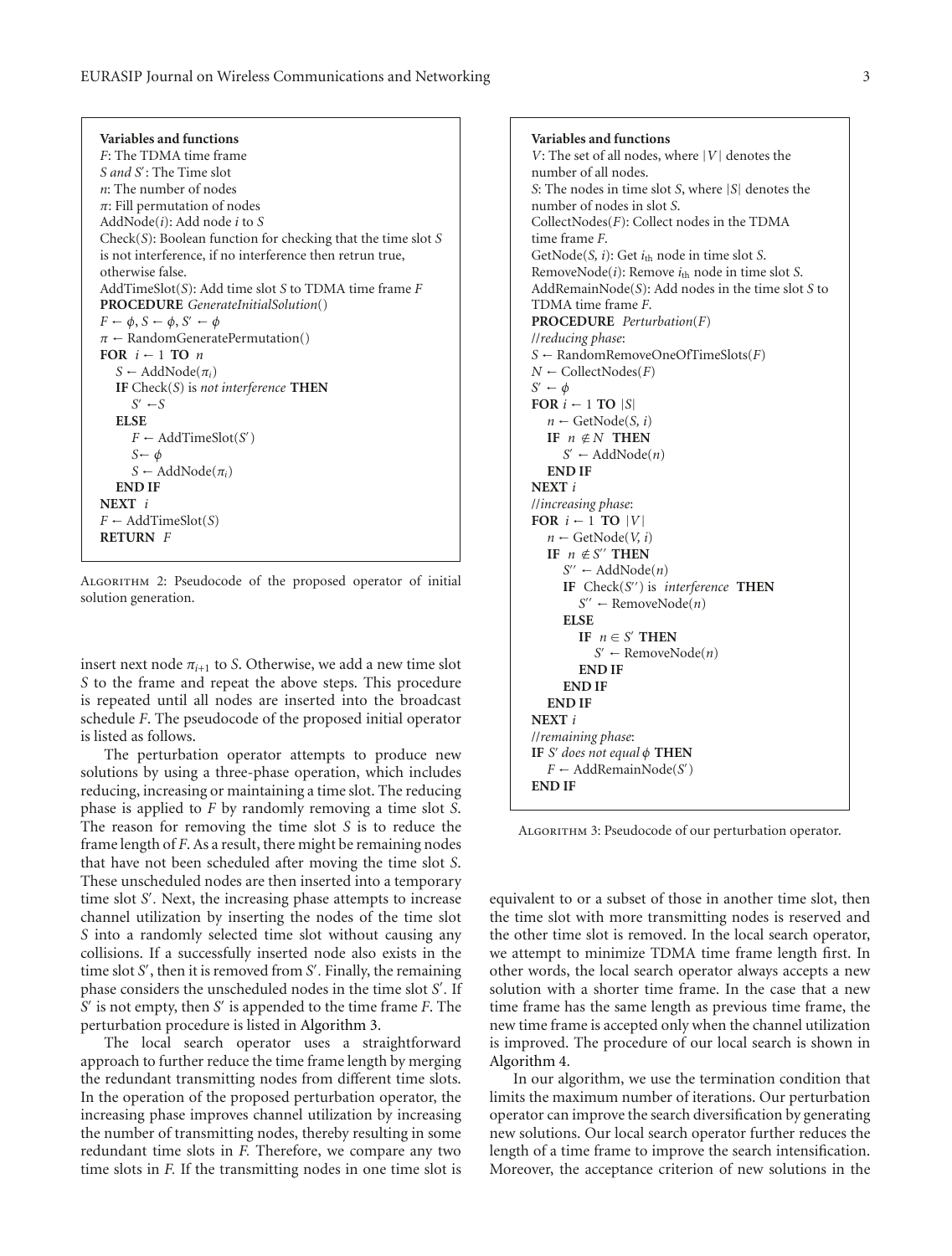#### **Variables and functions**

```
F∗: The improvement TDMA time frame.
|F|: The number of time slots in TDMA time frame F.
GetTimeSlot(i): Get ith time slot in TDMA time frame F.
ReomveTimeSlot(i): Remove i_{\text{th}} time slot in TDMA time
frame F.
ReplaceTimeSlot(i, S): Replace i<sub>th</sub> time slot by time slot S.
Utilization(F): Calculation of channel utilization in
TDMA time frame F.
PROCEDURE LocalSearch(F)
F^* ← F
has Improvement ← false
FOR i \leftarrow 1 TO |F|S_i ← GetTimeSlot(F, i)
  FOR j \leftarrow i+1 TO |F|S_i ← GetTimeSlot(F, j)
     S' ← S_i ∪ S_jIF Check(S
) is not interference THEN
        F' \leftarrow FF' \rightarrow ReomveTimeSlot(j)
        F' \rightarrow \text{ReplaceTimeSlot}(i, S')IF |F^*| > |F'| THEN
           F^* \leftarrow F'has Improvement ← true
        END IF
        IF Utilization(F^*) < Utilization(F') THEN
           F^* ← F'has Improvement ← true
        END IF
     END IF
  NEXT j
NEXTi
IF has Improvement equal true THEN
  RETURN F∗
END IF
RETURN F
```
ALGORITHM 4: Pseudocode of our local search operator.



Figure 1: A seven-node network.

local search operator can achieve better search diversification. As a result, our ILS algorithm considers the search intensification and diversification simultaneously.

We use an example in Figure 1 to illustrate the operations of our algorithm. First, we generate the initial solution by using the proposed operator. First, we randomly generate a node permutation,  $\pi = \{3, 6, 2, 4, 7, 1, 5\}$ . Next, we create the first time slot, *S*1, and insert node 3 into *S*1. The node 6 is then inserted into *S*<sup>1</sup> since the signals from node 3 and node 6 do not collide with each other. However, the third node, node 2, may cause signal collision with node 3. Therefore, node 2 is inserted into a new time slot, *S*2. Node 4 is also inserted into a new time slot since it may cause signal collision with node 2. We repeat the operation until all nodes have been inserted. Finally, we get an initial solution,  $F = \{3, 6\} \{2\} \{4, 7\} \{1, 5\}.$ 

After generating the initial solution, we use the perturbation operator to generate new solutions. In the first step, we randomly remove the fourth time slot,  $S' = \{1, 5\}$ , from *F*. Since nodes in *S'* do not appear in the rest time slots in *F*, both nodes 1 and 5 are kept in *S .* The second step of perturbation operator randomly select the third time slot  $S' = \{4, 7\}$  for inserting nodes from *S'*. Since node 1 can be inserted into S" without causing collision, it is removed from *S'*. There is only one remaining node in *S'*, node 5. *S*<sup> $\prime$ </sup> is then inserted into *F* and the new solution is  $F =$  ${3, 6}{2}{1, 4, 7}{5}.$ 

In the third operator of local search, we determine which two time slots can be merged. In the previous solution, we notice that the second and the fourth time slots can be merged without causing collision. Therefore, we can derive another new solution,  $F = \{3, 6\} \{2, 5\} \{1, 4, 7\}$ . The above three operators are repeated by a predefined number of iterations.

#### **5. Performance Analysis**

In this section, we present the experimental results of applying the proposed ILS algorithm to the BSP. The experiments were performed by using five benchmark data sets and randomly generated problem instances. The benchmark data sets come from [1, 7], where these data sets contain 15, 30, 40, and 100 nodes with different connectivity degrees. We show two of these data sets with 100 nodes in Figure 2. We also use the method in [7] to randomly generate problem instances whose network sizes vary among 25, 100, 400, 900, 1,600, and 2,500. In addition, the average connectivity degree of nodes for each network changes among 4, 5, and 6. For each problem instance, we repeat our algorithm with 15,000 iterations. The performance metrics include TDMA frame length, channel utilization and runtime. We also show the number of iterations to generate the best results. The experiments were done on a modern INTEL processor with a single core (1.83 GHz). The source code for our ILS algorithm was written in Microsoft Visual C + +*.*

We conduct our experiments from the five benchmark data sets. Table 1 lists the results for the benchmark data sets along with their properties. As shown in Table 1, the proposed ILS algorithm could derive a TDMA frame whose length is less than or equal to ten time slots. The channel utilization varies from 0.109 to 0.2 for different data sets. Our ILS algorithm derives the best results with several thousand iterations, except for the data set with 30 nodes, where only 107 iterations are required. The runtime for these data sets is less than 2.7 seconds, which is almost directly proportional to the number of nodes. In Figure 2, we show the results of broadcast scheduling for the fourth and fifth data sets. Each time slot is indicated with a color. Nodes with multiple color labels transmit packets in the time slots corresponding to the color labels.

We also compare our ILS algorithm with the previous work in Table 2, where the first two data sets are from [1] and the last three are from [7]. For the previous algorithm in [1], its runtime for the first two data sets is not available. In terms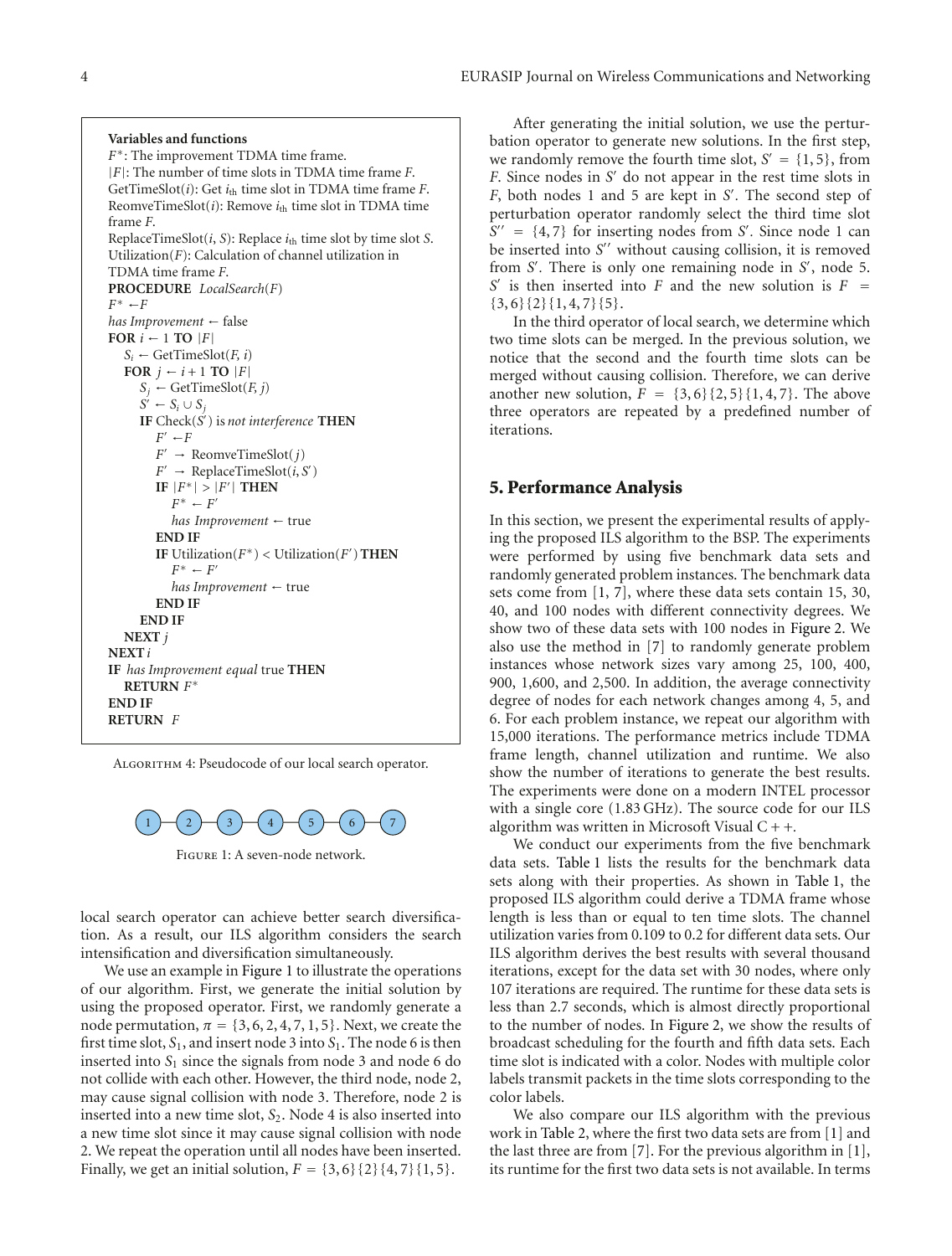

Figure 2: The broadcast scheduling of two data sets in Table 1 with our ILS algorithm.



Figure 3: The broadcast scheduling for the seventeenth instance in Table 3 with our ILS algorithm.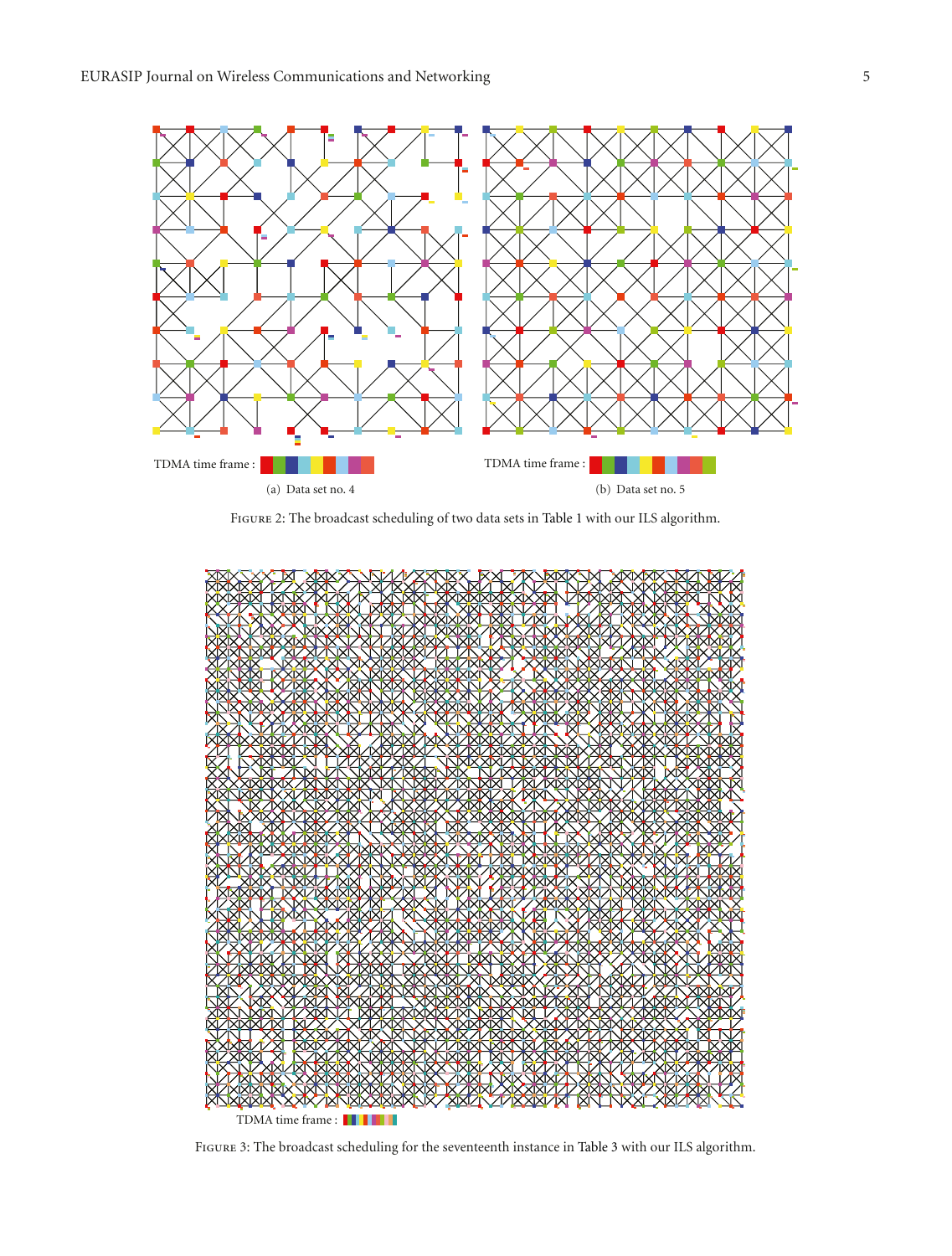| Data<br>Set No. | No. of<br>Nodes | Avg.<br>Degree | Max.<br>Degree | TDMA<br>Frame<br>Length | Channel<br>Utilization | Required no.<br>of Iterations | Runtime<br>(sec.) |
|-----------------|-----------------|----------------|----------------|-------------------------|------------------------|-------------------------------|-------------------|
|                 | 15              | 3.8            |                | 8                       | 0.166                  | 1,452                         | 0.26              |
| 2               | 30              | 4.6            | 8              | 10                      | 0.110                  | 107                           | 0.06              |
| 3               | 40              | 3.3            |                | 8                       | 0.200                  | 4,783                         | 1.26              |
| 4               | 100             | 4              | 8              | q                       | 0.147                  | 3,723                         | 2.69              |
| 5               | 100             | 6              | 8              | 10                      | 0.109                  | 2,434                         | 2.56              |

TABLE 1: Experimental Results with Benchmark Data Sets.

Table 2: Performance Comparison between Our Algorithm and the Previous Algorithms.

| Number<br>of Nodes | Max.Degree | Our Genetic Algorithm       |                        |                   | Previous Algorithms [1, 7]  |                        |                   |
|--------------------|------------|-----------------------------|------------------------|-------------------|-----------------------------|------------------------|-------------------|
|                    |            | <b>TDMA</b><br>Frame Length | Channel<br>Utilization | Runtime<br>(sec.) | <b>TDMA</b><br>Frame Length | Channel<br>Utilization | Runtime<br>(sec.) |
| 15                 |            | 8                           | 0.166                  | 0.26              | 8                           | 0.150                  |                   |
| 30                 | 8          | 10                          | 0.110                  | 0.06              |                             | 0.112                  |                   |
| 40                 |            | 8                           | 0.200                  | 1.26              | 8                           | 0.203                  | 9.5               |
| 100                | 8          | 9                           | 0.147                  | 2.69              | q                           | 0.148                  | 270               |
| 100                | 8          | 10                          | 0.109                  | 2.56              |                             | 0.104                  | 270               |



Figure 4: The TDMA frame length for the seventeenth instance in Table 3.



Figure 5: Channel utilization for the seventeenth instance in Table 3.

of the time frame length, the numerical results show that our algorithm has comparable performance with the previous algorithm for the first, third and fourth data sets. For the rest two data sets, our algorithm outperforms the previous algorithm by reducing one time slot of the TDMA frame. While considering the performance of channel utilization, our algorithm has slightly worse performance for the second to fourth data sets, declining by about 2%. However, for the first data set, channel utilization is improved by more than 10%. For the fifth data set, channel utilization is also improved by more than 4%. Table 2 also shows that our algorithm requires shorter computation time than the previous algorithm in [7]. For the previous algorithm, the computation cost would severely increase as the number of nodes increases from 40 to 100, whereas our algorithm only incurs a moderate increase of runtime. For the data sets with 100 nodes, our algorithm requires only about one

percent of the computation time of the previous algorithm. Even when we consider the difference between CPU clock rates (a 600 MHz CPU is used for the experiments in [7]), our algorithm is still thirtyfold faster than the previous algorithm. Therefore, our algorithm has the advantage of low computation cost.

Table 3 presents the experimental results for the randomly generated problem instances with various numbers of nodes from 25 to 2,500. For each network size, we generate three network topologies with different node degrees. The numerical results show that our ILS algorithm could effectively solve these problem instances with variable sizes. For example, our algorithm takes less than 37 seconds to derive the result for the problem instance with 400 nodes. Even for larger problem instances, our algorithm still yields solutions with good efficiency. For the largest problem instances with 2,500 nodes, our algorithm could generate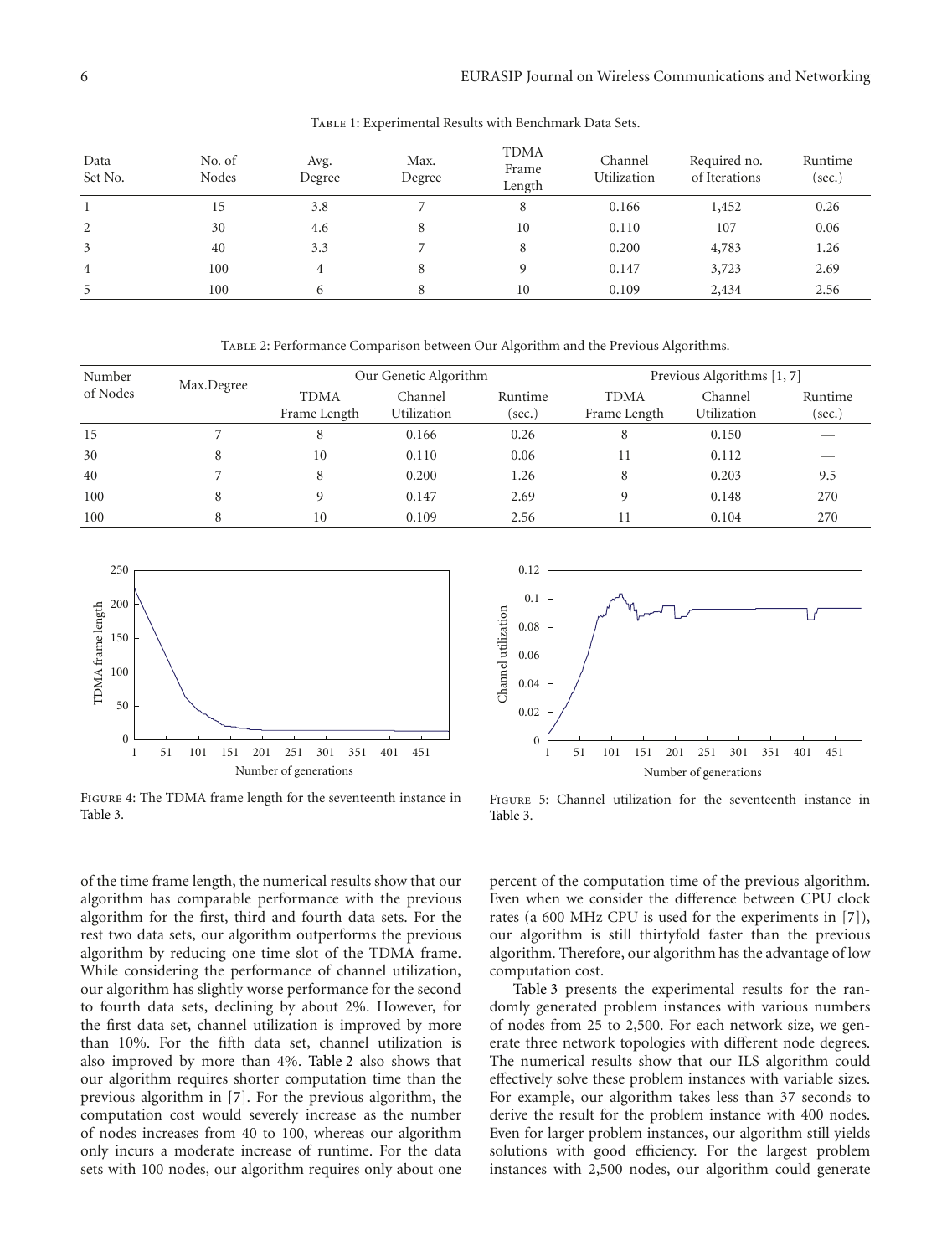| Data<br>Set No. | No. of<br>Nodes | Avg.<br>Degree | Max.<br>Degree | <b>TDMA</b><br>Frame Length | Channel<br>Utilization | Required no.<br>of Iterations | Runtime<br>(sec.) |
|-----------------|-----------------|----------------|----------------|-----------------------------|------------------------|-------------------------------|-------------------|
| 1               | 25              | $\overline{4}$ | 7              | 8                           | 0.140                  | 21                            | 0.01              |
| $\overline{2}$  | 25              | 5              | 8              | 9                           | 0.124                  | 82                            | 0.03              |
| 3               | 100             | $\overline{4}$ | 8              | 9                           | 0.154                  | 853                           | 0.61              |
| $\overline{4}$  | 100             | 5              | 8              | 10                          | 0.128                  | 2,052                         | 1.81              |
| 5               | 100             | 6              | 8              | 10                          | 0.107                  | 6,918                         | 5.43              |
| 6               | 400             | 4              | 8              | 10                          | 0.145                  | 1,230                         | 8.37              |
| 7               | 400             | 5              | 8              | 11                          | 0.117                  | 6,270                         | 36.17             |
| 8               | 400             | 6              | 8              | 12                          | 0.101                  | 2,078                         | 15.79             |
| 9               | 900             | 4              | 8              | 10                          | 0.145                  | 1,953                         | 70.76             |
| 10              | 900             | 5              | 8              | 11                          | 0.116                  | 1,276                         | 70.06             |
| 11              | 900             | 6              | 8              | 13                          | 0.098                  | 416                           | 53.71             |
| 12              | 1,600           | 4              | 8              | 10                          | 0.143                  | 2,701                         | 401.66            |
| 13              | 1,600           | 5              | 8              | 12                          | 0.113                  | 1,525                         | 394.44            |
| 14              | 1,600           | 6              | 8              | 13                          | 0.098                  | 9,157                         | 968.87            |
| 15              | 2,500           | 4              | 8              | 10                          | 0.145                  | 10,907                        | 2,838.29          |
| 16              | 2,500           | 5              | 8              | 12                          | 0.115                  | 3,592                         | 1,656.78          |
| 17              | 2,500           | 6              | 8              | 13                          | 0.095                  | 10,313                        | 3,344.53          |

TABLE 3: Simulation Results with Randomly Generated Problem Instances.

a TDMA frame whose length is less than or equal to 12 time slots while the runtime is less than an hour. For the problem instance no. 17, we show the result of broadcast scheduling in Figure 3 with thirteen different colors. We also show the optimization progress for the TDMA frame length and channel utilization in Figures 4 and 5, respectively. Figure 4 shows that our ILS algorithm could significantly reduce the length of the generated time frame in the first two hundred iterations. In the subsequent iterations, the ILS algorithm can further decrease the frame length and then improve channel utilization. This phenomenon can be observed in the 200 ∼ 250 and 400 ∼ 450 iterations in Figure 5. Our ILS algorithm optimizes the frame length first. Therefore, when the frame length is decreased by one, the following iterations then gradually increase channel utilization.

From our experimental results, we found that the perturbation operator can find a new solution from a few iterations and the local search operator can directly remove redundant time slots. Therefore, it seems reasonable to conclude that there is a higher chance for our perturbation and local search operators to attain an optimum solution. As demonstrated in our experimental results, our ILS algorithm is efficient and effective in solving the BSP.

#### **6. Conclusions**

In this paper, we propose a new iterated local search algorithm for the broadcast scheduling problem in a TDMA packet radio network. Our algorithm solves the combinatorial optimization problem by combining two strategies, namely, search diversification and intensification. A perturbation operator utilizes the first strategy and a local search operator uses the second. We also use an acceptance criterion

for new solutions to improve search diversification. The experimental results show that our algorithm is both efficient and effective in solving the BSP. As compared to the previous algorithm, our algorithm can derive better TDMA time frame while keeping the computation time low.

#### **Acknowledgment**

This work is supported in part by the National Science Council under Grant no. NSC 98-2218-E-241-004.

#### **References**

- [1] J. Yeo, H. Lee, and S. Kim, "An efficient broadcast scheduling algorithm for TDMA ad-hoc networks," *Computers and Operations Research*, vol. 29, no. 13, pp. 1793–1806, 2002.
- [2] G. Wang and N. Ansari, "Optimal broadcast scheduling in packet radio networks using mean field annealing," *IEEE Journal on Selected Areas in Communications*, vol. 15, no. 2, pp. 250–260, 1997.
- [3] L. Wang and H. Shi, "A gradual noisy chaotic neural network for solving the broadcast scheduling problem in packet radio networks," *IEEE Transactions on Neural Networks*, vol. 17, no. 4, pp. 989–1000, 2006.
- [4] S. C. Ergen and P. Varaiya, "TDMA scheduling algorithms for wireless sensor networks," *Wireless Networks*, vol. 16, no. 4, pp. 985–997, 2010.
- [5] B. Liu and D. Towsley, "A study of the coverage of large-scale sensor networks," in *Proceedings of the 1st IEEE International Conference on Mobile Ad-Hoc and Sensor Systems*, pp. 475–483, October 2004.
- [6] S.-K. Chen and P.-C. Wang, "An anycast-based emergency service for healthcare wireless sensor networks," *IEICE Transactions on Communications*, vol. E93-B, no. 4, pp. 858–861, 2010.